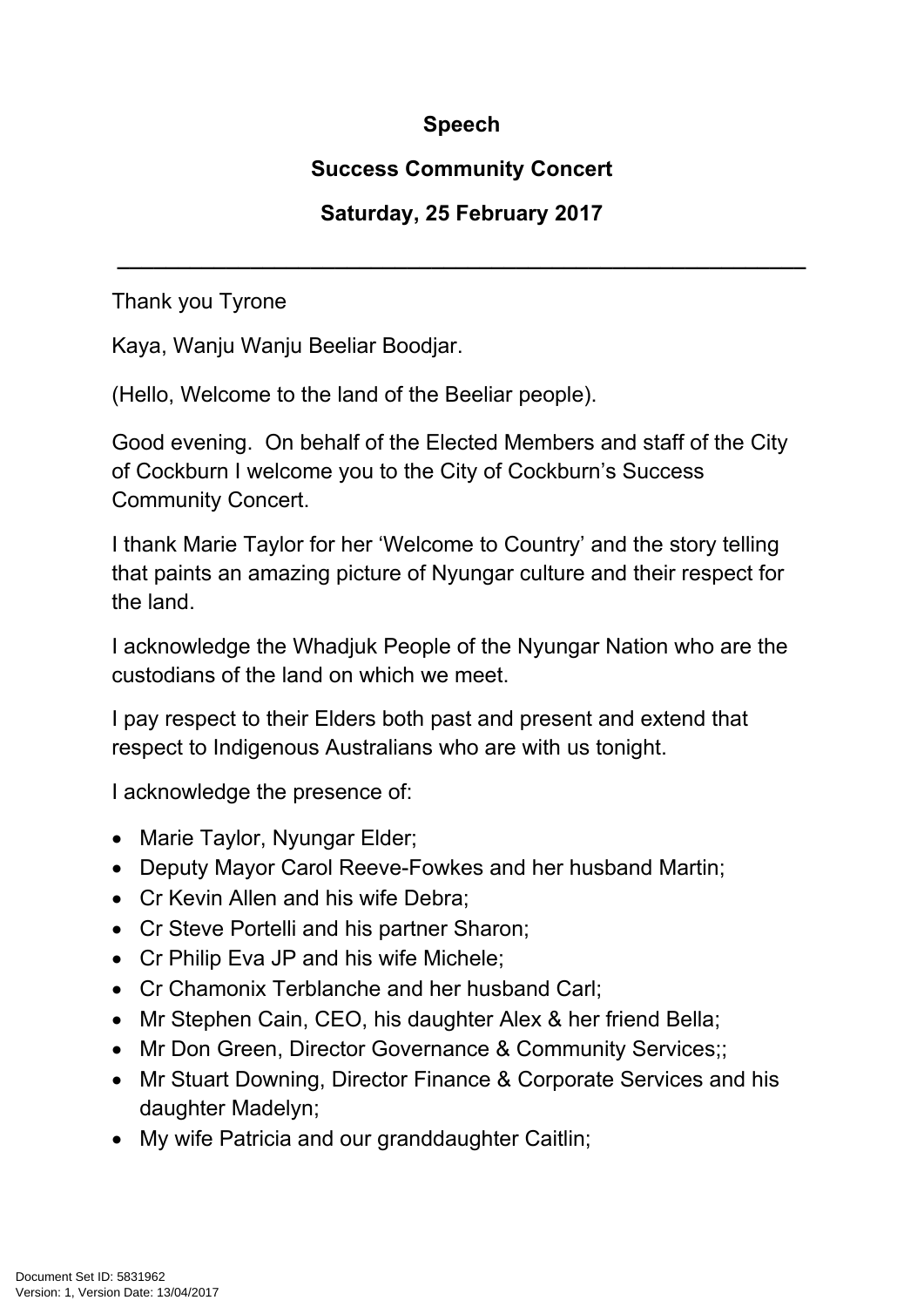- Ms Marie LaFrenais, Event & Cultural Co-ordinator and the Events Team;
- Other members of staff:
- Ladies & gentlemen, girls & boys

I thank the Friends of the Community who are here tonight for their continuing volunteering efforts through the sale of their sausage sizzles and other offerings knowing that the funds they raise go directly back to the community.

The St John Ambulance Service for the great work they do across all communities.

The SES who controlled access to tonight's Concert and the parking areas.

I am very pleased to welcome the VIP experience winner as promoted in the October 2016 Soundings Tina Cope and her husband Roy from the suburb of Jandakot.

Tina is obviously a keen reader of Cockburn Soundings taking the time to enter the City's Events Guide Competition and to provide feedback on the new guide ie

"With this amazing guide – now my summer is planned,

There's Carols at Christmas, mystery artists and bands.

Ponies and critters, they're all "Popping up",

And games for my little ones – and for me – all grown up.

For the Rotary Fair Family Fun I am ready,

Face paint and picnics – Oh, must bring Teddy.

Amazing sporting and concert facilities,

Providing celebrations for all abilities.

I'll see singing, dancing, many skills performed,

Thank you Cockburn for keeping me informed.

The Community will come from far and wide,